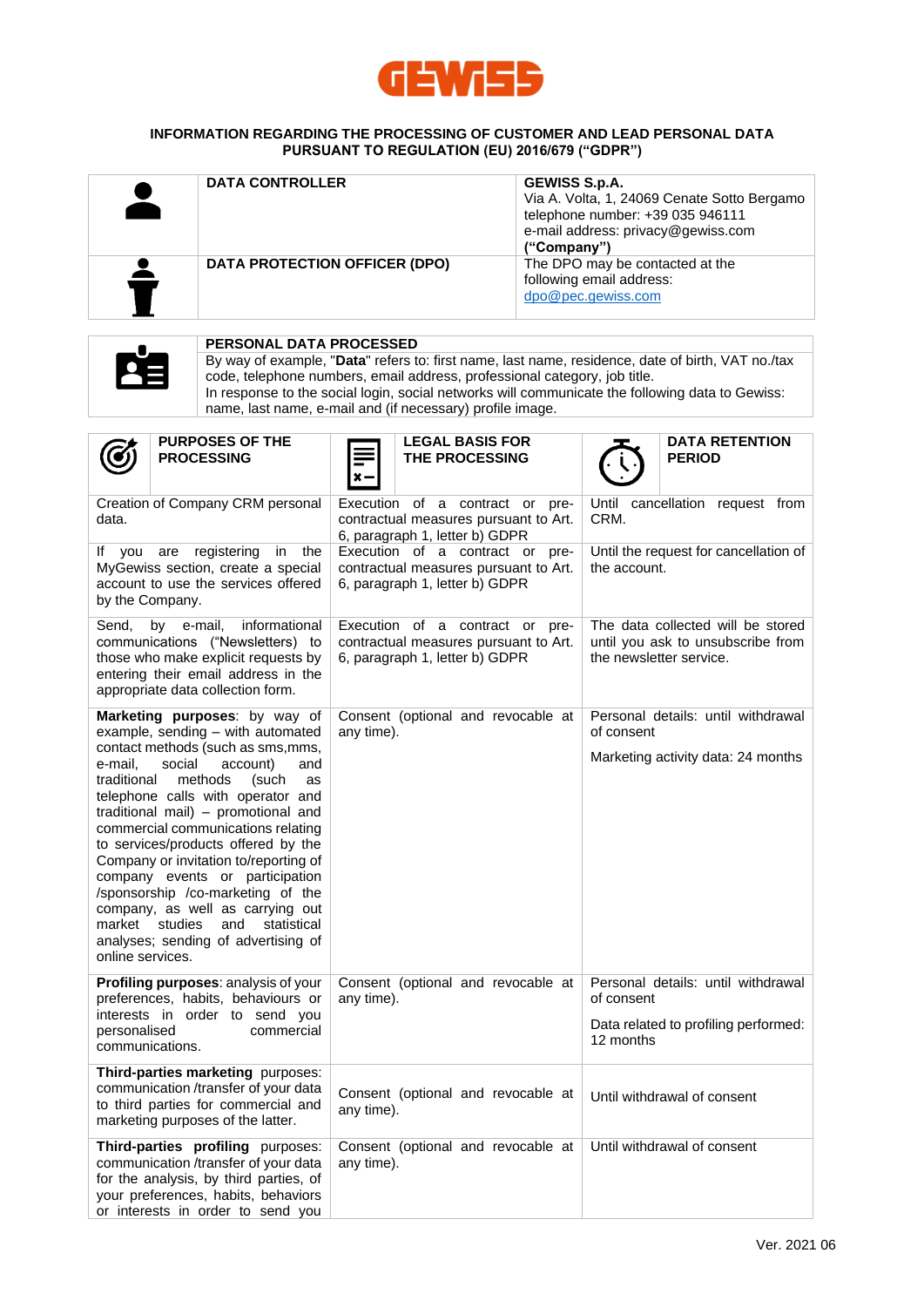

| personalised<br>commercial<br>communications based on<br>vour<br>preferences and interests in relation<br>to the products and services used. |                                                                  |                                                                                                                                                                                            |  |
|----------------------------------------------------------------------------------------------------------------------------------------------|------------------------------------------------------------------|--------------------------------------------------------------------------------------------------------------------------------------------------------------------------------------------|--|
| Fulfillment of obligations set forth by<br>applicable<br>national<br>and<br>supranational<br>regulations<br>and<br>regulations.              | Fulfilment of legal obligations                                  | after<br>Contract<br>and.<br>term<br>termination, 10 years.                                                                                                                                |  |
| If necessary, to ascertain, exercise<br>or defend the rights of the Data<br>Controller in court and/or out of<br>court.                      | Legitimate interest (legal protection of<br>the Data Controller) | In the event of judicial and/or<br>extrajudicial disputes, for the entire<br>duration of those disputes, until the<br>terms for the enforceability of the<br>appeal actions are exhausted. |  |

Once the storage terms indicated above have passed, the Data will be destroyed, deleted or anonymised, in accordance with the technical procedures for deletion and backup and with the accountability needs of the data controller. In particular, following your possible withdrawal of consent, the Company will continue to process your Data in order to be able to obtain evidence of the fact that marketing information and promotional material must no longer be sent to you and that profiling activities must no longer be carried out.

#### **REQUIREMENTS FOR THE PROVISION OF DATA**

The provision of the data highlighted with an asterisk(\*) is necessary for the creation of personal data in the Company's CRM or, if you are registering in the MyGewiss section, for the creation of a special account to use the services offered by the Company; the refusal to provide the aforementioned data therefore does not allow us to use the services.

The provision of data for marketing purposes, as well as for profiling and data transfer purposes to third parties, is, however, entirely optional: the processing will only be implemented by the Data Controller with its express and unequivocal consent, without prejudice to your right to revoke the consent given at any time.



### **DATA RECIPIENTS**

The data may be processed by external parties operating as **data controllers** such as other Gewiss Group Companies, authorities and supervisory and control bodies and, in general, public or private subjects who are entitled to request the data.

The data may also be processed, on behalf of the Company, by external parties designated as **data processors**, who carry out specific activities on behalf of the data controller, for example, accounting, tax and insurance obligations, shipment of correspondence, management of collections and payments, etc. and/or companies of the Gewiss Group.

These subjects may essentially be included in the following categories:

- a. companies that offer e-mail sending services;
- b. companies that offer website maintenance services;
- c. companies that offer support in carrying out market studies.
- d. companies that offer marketing and telemarketing services;
- e. business partners in sales, co-marketing or event organisation activities;
- f. commercial agencies
- g. professional firms.

# **SUBJECTS WHO MIGHT BE SENT THE DATA**

With reference to the marketing purposes of third parties and/or third party profiling, with your specific consent, we may transfer your Personal Data to companies of the Gewiss Group, partners and suppliers that may improve the services offered by Gewiss. By way of example:

- business partners in sales, co-marketing or event organisation activities;
- telecommunication companies
- insurance companies
- companies supplying services such as light, water and gas
- real estate sector companies (construction companies, real estate management companies, real estate brokerage companies, etc.)
- financial companies and banks
- marketing research and market research companies
- companies that produce and market products for use and support for daily life, for example: computers, data networks and connectivity, entertainment, security,
- energy management, climate management, lighting).